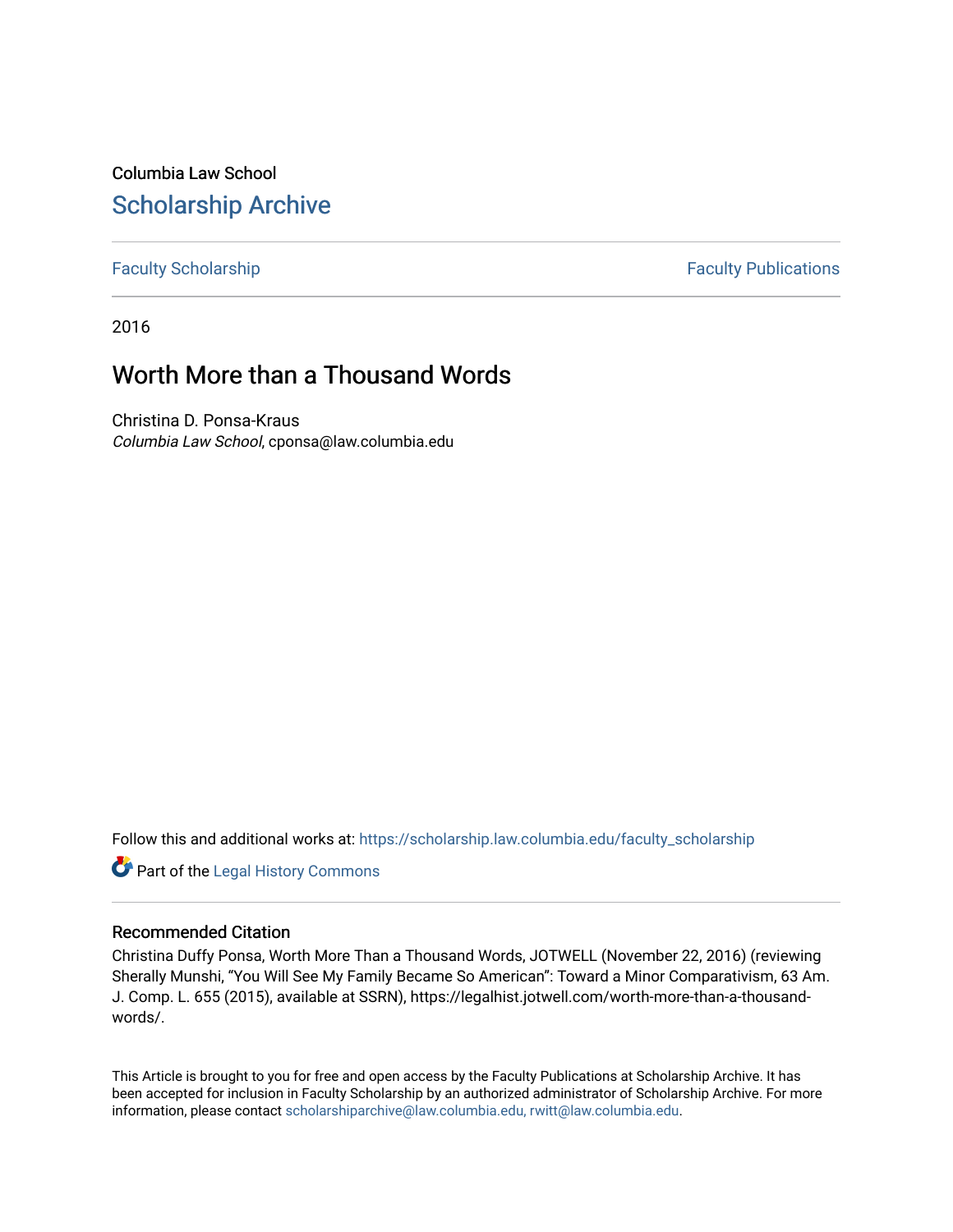## **Worth More Than a Thousand Words**

**Author :** Christina Duffy Ponsa

**Date :** November 22, 2016

Sherally Munshi, "You Will See My Family Became So American": Toward a Minor Comparativism, 63 **Am. J. Comp. L.** 655 (2015), available at [SSRN](https://papers.ssrn.com/sol3/papers.cfm?abstract_id=2857738).

Sherally Munshi has written a thoughtful and moving article about the relationship among race, citizenship, immigration, and the visual imagery of assimilation and difference. In "You Will See My Family Became So American," she tells the story of Dinshah Ghadiali, a Parsi Zoroastrian born and raised in India who immigrated to the United States in 1911, became a U.S. citizen in 1917, and prevailed over the federal government's effort to strip him of that citizenship in 1932. Along with Ghadiali himself—proud American, soldier, erstwhile inventor, political activist, and all in all memorable character with a larger-than-life personality—the protagonists in the story are a striking series of photographs Ghadiali submitted into evidence in his denaturalization trial. Munshi's bold and ranging exploration of a variety of themes in the legal history of race, citizenship, and immigration culminates in a close reading of these photographs, in which she shows how the images reveal the tension between the "effortful displays of Americanization… and unwitting disclosures of racial identity." (P. 693.)

Munshi frames her discussion with a central doctrinal precedent and a proposed theoretical framework. The precedent is the Supreme Court's decision in *[Thind v. United States](https://supreme.justia.com/cases/federal/us/261/204/case.html)*, which in 1923 held that Bhaghat Singh Thind, "a high caste Hindu, of full Indian blood, born [in] India" was not "a white person" under the naturalization laws. Along with the previous year's [Ozawa v. United States](https://supreme.justia.com/cases/federal/us/260/178/case.html) (1922), which had held the same with respect to a Japanese man, Takao Ozawa (though with different reasoning—more on that below), the decision in Thind gave rise to efforts to denaturalize some who had become citizens before the decisions but were deemed ineligible afterwards, and formed the basis for Ghadiali's (unsuccessful) denaturalization trial.

The theoretical framework is the "minor comparativism" of the article's subtitle. Munshi briefly outlines what she takes to be the salient strengths and weaknesses of comparative law scholarship, and brings these insights to bear in proposing a version of a comparative approach to the study of history within, rather than across, national boundaries. The strength she has in mind is the "self-reflexive" orientation of comparative law scholarship, which "inclines the scholar outward, beyond her immediate world and towards the worlds of others with the anticipation that, through her study of another society, she might begin to question her own." (P. 664.) The weaknesses are comparative law's tendency, in spite of itself, to entrench statism; its focus on formal law; and its failure to treat the migrant as central, rather than peripheral, to the formation of the modern state. Munshi's minor comparativism, in contrast, "adopt[s] the perspective of those who remain foreign within one's own country," and in this way brings a comparativist sensibility to the study of domestic history, which in turn "decenters the state," replaces formalism with attention to "the unreported, unwritten, and often inchoate character of the law and its effects," and places the migrant at the center of narratives of state formation. (Pp. 664-66.) While these are not novel approaches to the study of legal history, the idea that one should pursue "comparativism" within rather than across national boundaries is intriguing and refreshing, and contributes to a heightened awareness of what constitutes the "American" in "American legal history."

At the center of the story are the images submitted by Ghadiali at his denaturalization trial and analyzed in detail by Munshi. Were we to base our historical understanding principally on sources like the Court's decisions in Ozawa and Thind, we might conclude that what Ghadiali tried to do, and did successfully, was convince the judge in his trial that he was "white." But what are the chances? More apt and illuminating is what Munshi suggests: "Perhaps having failed to convince the judge of his essential whiteness, Ghadiali sought to persuade him that, even if he did not look white, he did look American." (P. 660.)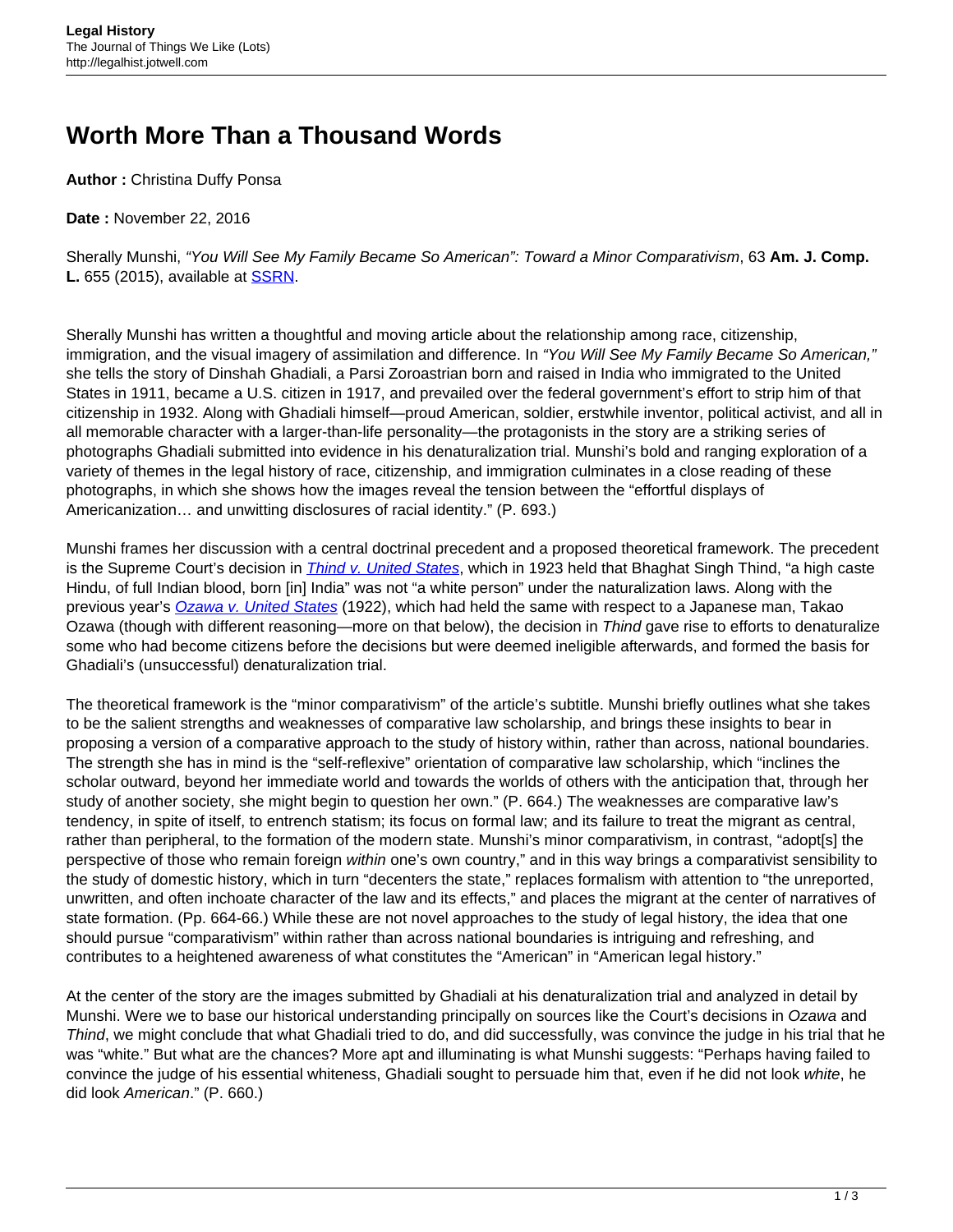The series begins with a photograph of Ghadiali on a police report, of all things: he submitted it because in the relevant section, the report labeled him "White." The next one shows his family: himself, his (also Indian) wife, and his two children, all wearing coats and hats (the wife, a scarf). The third shows him and his two children—no wife (she'd returned to India). The fourth shows him as a commander in the New York Police Reserve Air Service, alongside a few dozen men also in uniform (though not all commanders). The fifth shows his five children from his second marriage, all wearing the same outfits and little white hats and sitting on bicycles—no wife (though this time, he had one—a second wife—now German, and white, and a citizen herself), and no Ghadiali either.

I'm not going to summarize what Munshi says about all of these, but I will quote Ghadiali's plea to the judge: "He explained that he was deserted by his first wife 'because I would become a Citizen. Now America throws me out and my second wife will desert me because I did not become a Citizen. The government puts me in a funny position."" (P. 714.) Ghadiali did prevail and remain a citizen. Those photographs surely helped, though the judge ended up deciding the case on res judicata grounds, treating Ghadiali's 1917 admission into citizenship as having settled the matter.

Ghadiali's story serves as both anchor and springboard for the larger legal history of race, citizenship, and immigration Munshi offers in this piece. With each episode, she engages provocatively with relevant secondary literatures. Discussing Ozawa and Thind, she invokes Ian Haney Lopez on the legal construction of racial categories, and goes on to offer her own take, explaining what she finds most remarkable about the shift in the Court's reasoning. In Ozawa, the Court seemed to rely principally on what was then the state-of-the-art science of race to conclude that a Japanese person was not "Caucasian" within the meaning of the naturalization statutes. But in Thind, it had to answer the argument that, as an Indian, Thind belonged squarely in the category of "Caucasians." The Court couldn't disagree, so it shifted emphasis and focused on common (read: white people's) understandings of race instead of scientific ones, relying on those to reject Thind's claim to citizenship as well. Munshi does not disagree—how could one?—that the two cases together are an especially blatant example of the law's construction of race, but she turns our attention to what she finds even more intriguing about the Court's reasoning in Thind: Justice Sutherland's reliance on what he perceived as "instincts" about race. Munshi quotes Sutherland, explaining that "'Hindus' 'racial difference' was 'of such character and extent that the great body of our people *instinctively* recognize it and reject the thought of assimilation.'" (P. 674.) This is not as much about common knowledge, Munshi observes, as it is about common "sense"—about something "visceral." (Pp. 674-75.) "Here, the power to designate racial qualification for citizenship is withdrawn not only from the language of race experts but from language altogether." (P. 674, emphasis added.) By force of the Court's ruling in Thind, she adds—pushing herself and her reader just a little harder (as she does throughout)—the phrase "free white persons" itself "gains a flesh and corporeality" by virtue of the Court's investing in "white persons" the power to interpret the phrase "white persons." (P. 675.)

Munshi turns back to look at [Plessy v. Ferguson](https://supreme.justia.com/cases/federal/us/163/537/case.html) (1896) and the "colorblind" Constitution, a discussion that yields among its insights the observation that "[c]olorblindness imposes a visual management of difference on the part of the observed, who is burdened with proving, over and over, that her difference does not disqualify her from equal membership." (P. 679.) A discussion of [Elk v. Wilkins](https://supreme.justia.com/cases/federal/us/112/94/case.html) (1884), which rejected the claim to citizenship of a Native American who had left his tribe and tried to register to vote, takes issue with the received understanding that the United States has always conferred jus soli citizenship, concluding from this and other histories of exclusion that "[i]n the United States, for much of the nineteenth century, a right of blood masqueraded as a right of soil." (P. 687.) Also in this discussion, she proposes that for Native Americans, Congress devised a "contractual model of citizenship," conditioned on "the destruction of tribal identity" (Id.)—a model that, revised, comes to play a role in Ghadiali's trial. Elsewhere, she discusses a photograph of Thind in an army uniform. This photograph, she notes, is often printed without explicit analysis, "as if the image speaks for itself." (P. 679.) Munshi then offers her own analysis, discussing "the apparent tension between racial or ethnic particularity, on the one hand, and the project of national unity, on the other." (P. 680.) In other words, what "we" all know when we look at it is that Thind's turban and beard signal his "difference" while his uniform signals his assimilation, and what Munshi argues is that this tension is crucial to what we imagine as an inclusive multiculturalism: "Thind can only project racial inclusiveness by first appearing to us as raced." (P. 681.)